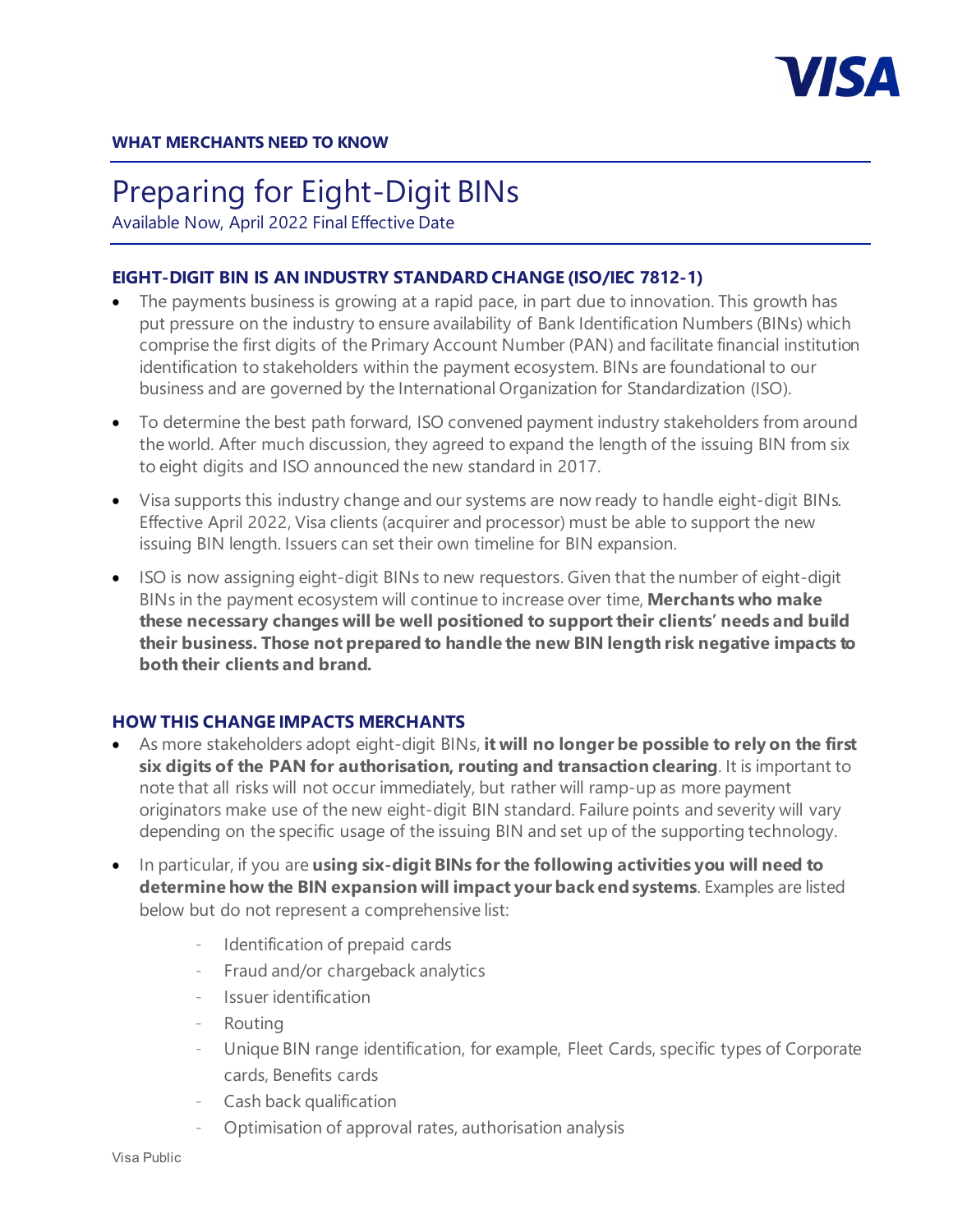

• Merchants who **fail to make the necessary eight-digit BIN changes could experience major issues** resulting in the incorrect routing of transactions, cash back provided to non-qualified cardholders, inability to identify participants for loyalty and proprietary benefit programs (for an eight-digit BIN) resulting in negative cardholder impacts (e.g., missed benefits, increased cost), inability to correctly report on POS activity, etc.

#### **HOW TO PREPARE**

- Most of **the changes required by merchants** and their clients **are specific to their own internal or proprietary systems**. Each merchant must assess impacts for this change with their acquirers, processors, vendors, third party agents and any other partners who support their transaction processing, routing and downstream activities.
- Visa recommends merchants **actively engage and assess impacts** across their organisation as soon as possible to maximise their efficiencies and avoid surprises.
- Any **logic specific to the six-digit issuing BIN** that has been implemented in your processing or downstream systems **must be changed, particularly if you**:
	- Manage your own POS environment
	- Share BIN information with any third parties
	- Use proprietary BIN tables in transaction processing or supplied via third parties
	- Have any system logic that uses the first six-digits of the card number (PAN)
	- Use hard-coded BIN logic in your POS terminals
- PCI-DSS allows exposure of the first six and any other four digits in a PAN as the only method for protecting data at rest. If a merchant would like to expose the full eight-digit BIN as well as the last four digits, they will need to add one or more of the other acceptable methods for data protection, such as encryption, hashing or tokenisation. Merchants should consult their Qualified Security Assessor (QSA) prior to implementation.
- The changes required by a Merchant's downstream and processing systems may require extended timelines. It is critical that **this project is scheduled and prioritised now to ensure readiness by April 2022**.